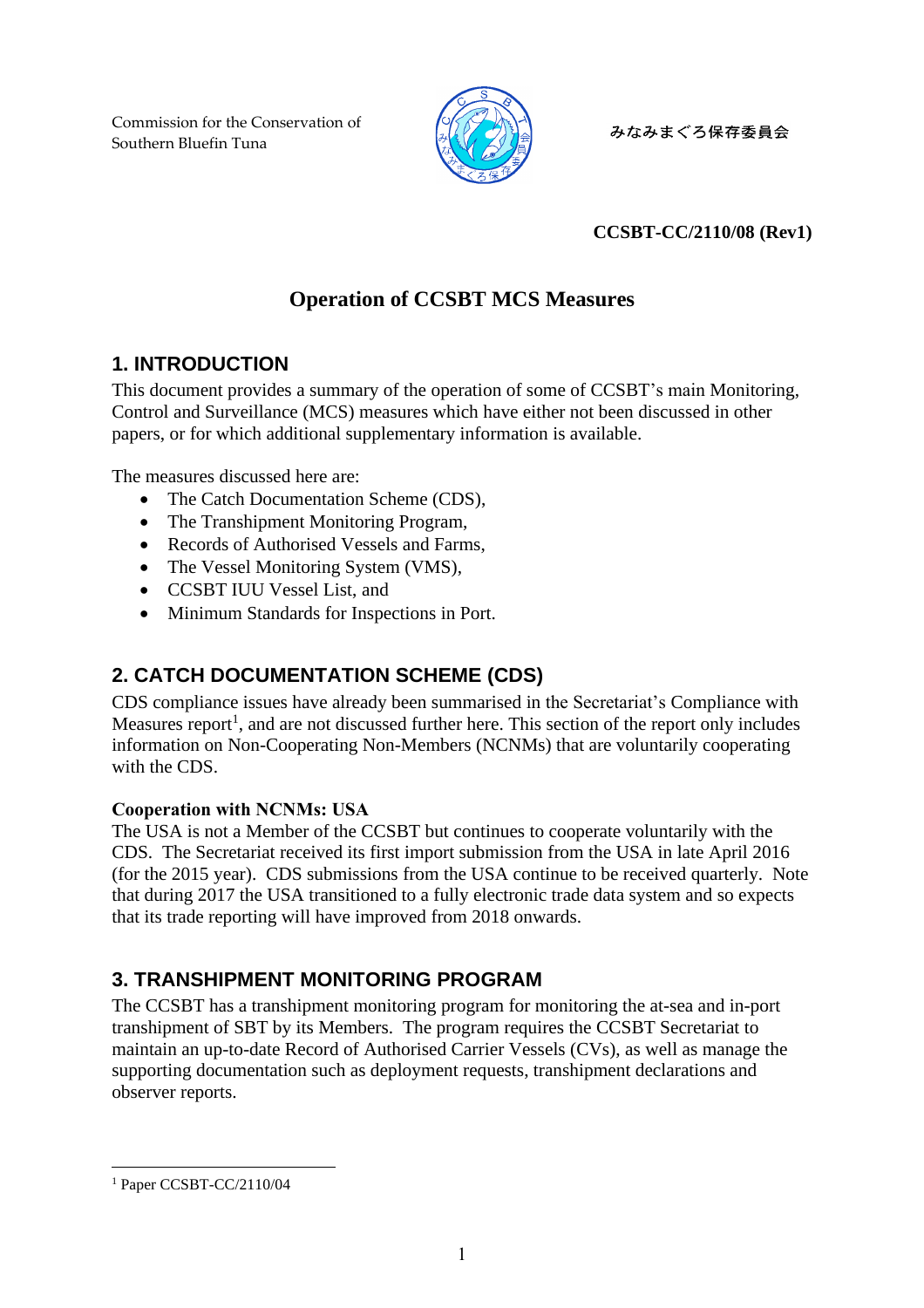### *Operational Issues*

The Secretariat has observed the same main issues with operation of the Transhipment Resolution as in previous years which are difficulties with regard to:

- identifying SBT during multi-species transhipments, and
- ascertaining the species of tuna (specifically SBT) based solely on transhipment observer photographs. While it is essential to have observer photographs on record, it appears almost impossible to identify the species of tuna (especially when frozen, gilled and gutted) with absolute certainty based on photographs alone.

To address these operational issues it continues to be recommended that:

- SBT should be transhipped separate to other tuna-like species, in order to assist observers with identification, and
- Members and the Secretariat should monitor developments in the effectiveness and availability of practical on-site genetic testing kits (for tuna species identification) so that any such tools developed can be considered for use by transhipment observers in the future.

### *Authorised Carrier Vessels: IMO Number Requirement*

IMO numbers have been provided for all currently authorised Carrier Vessels.

#### *Summary of Transhipment Data Received*

A summary of transhipment data provided to the Secretariat on transhipment declarations and/or observer reports/CDS forms for 2020 and the first half of 2021 (aggregated by flag and product type) is provided at **Attachment A** (Tables 1 - 5).

Tables 1a/b, 2a 2 /b and 3 of **Attachment A** provide information from all *at-sea* transhipment declarations and observer reports received. Tables  $4<sup>3</sup>$  and 5 provide the same information for *in-port* transhipment/ CDS information received. Due to the COVID-19 pandemic during 2020 and 2021, not all deployments of transhipment observers that would usually be required under the Transhipment Resolution could occur due to port and travel restrictions. Where observers were unable to be deployed, the Secretariat still received deployment requests and transhipment declarations, as well as 'unobserved' observer reports that summarised the transhipment at-sea activity involving SBT, including the dates, locations, vessels involved, declared weights and associated CDS documentation.

Due to not all at-sea transhipments being observed, both Tables 1 and 2 are presented in two parts for 2020 and 2021:

- Part a for those Carrier Vessels which did have a transhipment observer on board, and
- Part b for those Carrier Vessels that didn't have a transhipment observer on board due to COVID-19 issues.

In Table 1a of **Attachment A** there appear to be large discrepancies between transhipment declaration weights of SBT versus observer reported weights. The reason for these discrepancies is because many observer reports have often not included the weight of SBT

<sup>&</sup>lt;sup>2</sup> Table 2a is blank because no observed transhipments at sea have been recorded yet for the first half of the 2021 calendar year

<sup>3</sup> Table 4 is blank because no in-port transhipments of SBT are known to have occurred during 2020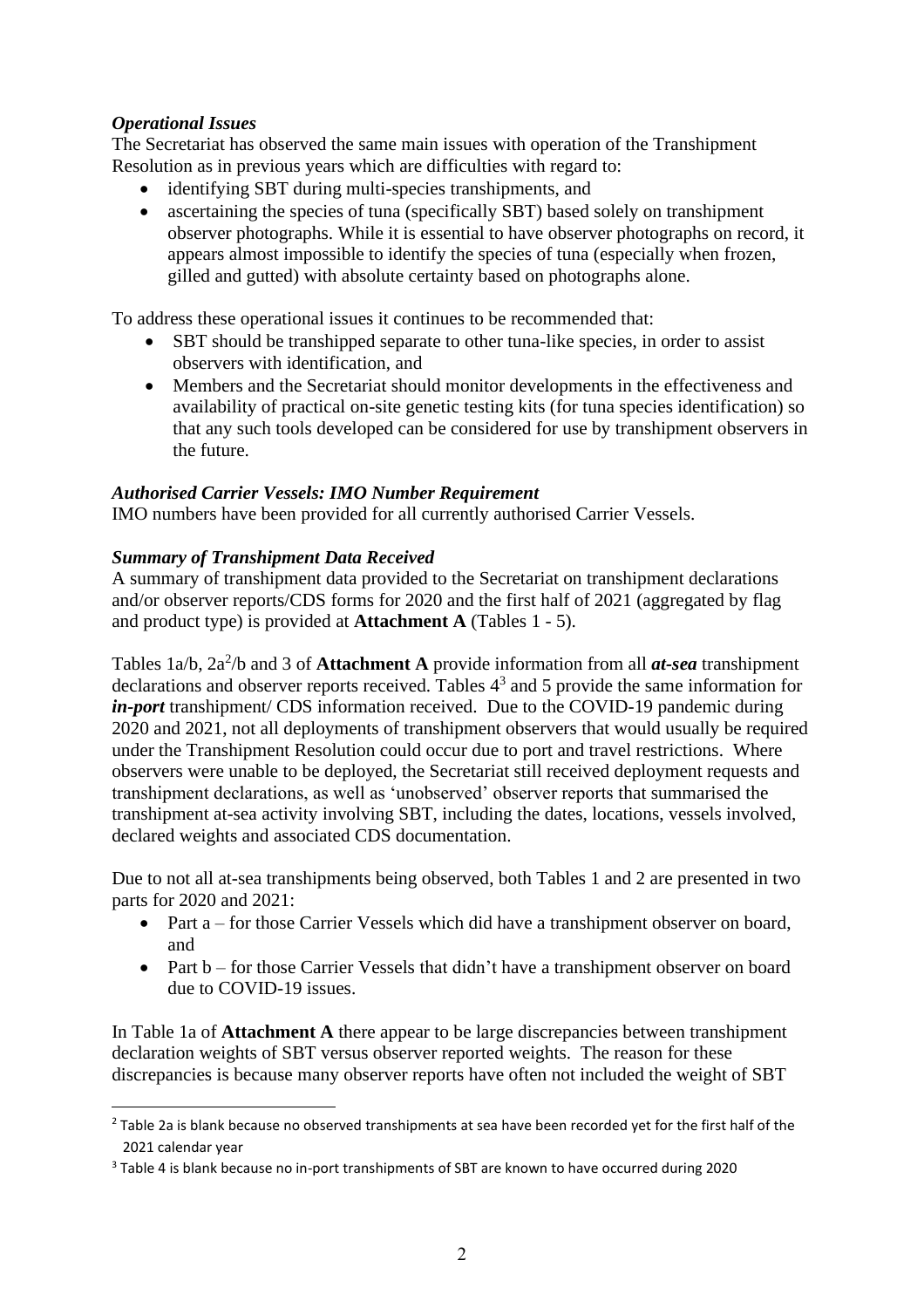transhipped for each individual vessel (it has been requested they do so), but only the overall weight of all SBT over a series of transhipments.

The following summarises the information received by the Secretariat:

- Observer deployment requests specifying that SBT were to be transhipped were received for 98% of all known SBT transhipments at sea during 2020;
- Observer deployment requests specifying that SBT were to be transhipped have been received for 94% of all known SBT transhipments at sea during the first half of 2021;
- The Secretariat received 88 transhipment declarations for transhipments at sea totalling 2,566t during 2020 and has received 13 transhipment declarations totalling 106t for the first half of 2021;
- The Secretariat received no transhipment declarations for in-port transhipments during 2020, and to date has received 4 transhipment declarations for in-port transhipments totalling approximately 4t that occurred during the first half of 2021. It is not yet possible to check whether any additional in-port transhipments occurred, because CMFs for the 2nd quarter of 2021 are not due to be submitted to the Secretariat until 30 September 2021;
- Observer reports<sup>4</sup> have been received for 100% of all known 2020 at-sea transhipments. During 2020, the Secretariat received some 'unobserved' observer reports for declared at-sea transhipments of SBT where it was not possible to deploy a transhipment observer onto the receiving Carrier vessel. This resulted in there being only a low percentage of observer estimates of the weights of transhipped SBT available, *i.e.* of the observer reports received, 16% contained observer estimates of the weights of SBT transhipped, while the remaining 84% did not provide specific information on estimated SBT weights;
- To date there is no record of observers having observed any at-sea transhipments that occurred during the first half of 2021 due to COVID-19 issues in deploying transhipment observers to Carrier Vessels; and
- Table 3 of **Attachment A** provides a summary of transhipment weights recorded on transhipment declarations, observer reports, and CDS information for the 2020 calendar year. To enable valid comparisons to be made, this table presents data for only those transhipments for which the Secretariat has received both transhipment declarations and observer reports and has been able to match these transhipments with CDS documents. When summed, the weights of transhipped SBT reported on transhipment declarations versus CDS documents differed from each other by 0.7%.

# **4. RECORDS OF AUTHORISED VESSELS AND FARMS**

## *Authorised Farm and Vessel Records/ CLAV*

The Secretariat continues to receive authorised farm and vessel updates approximately twice a week, with vessel updates containing up to one hundred vessels. Upon receipt of this information, the Secretariat updates its authorised vessels/farms database as well as the CCSBT web site.

Updated vessel information continues to be shared with the joint tuna Regional Fisheries Management Organisations' (RFMOs') Consolidated List of Authorised Vessels (CLAV) through automated updates between the CCSBT and the CLAV which occur daily.

<sup>4</sup> Both observed and 'unobserved' observer reports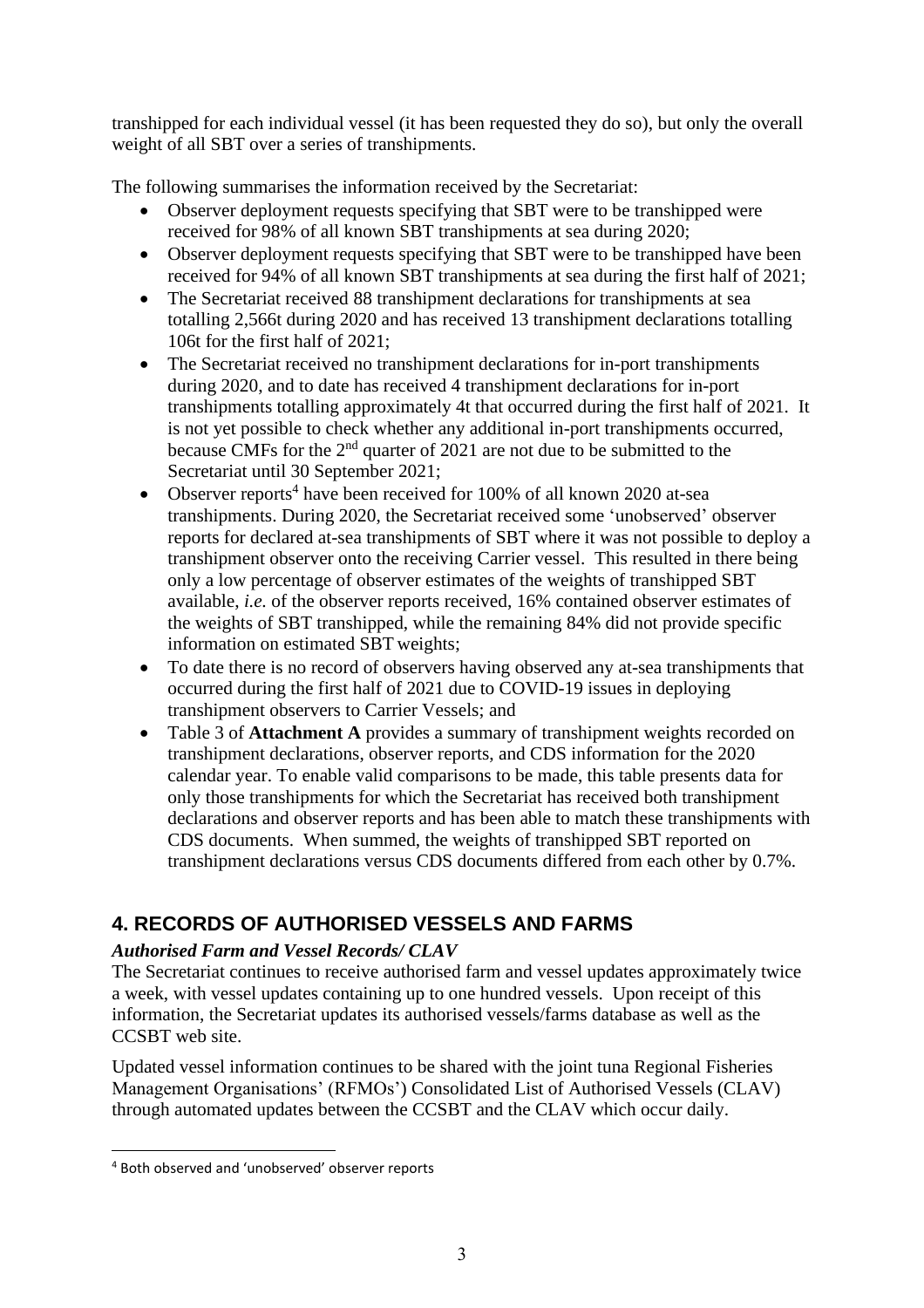However, no maintenance of the CLAV has been conducted since funding ceased in October 2019.

It is expected that the quality of the data in the CLAV and its usability will continue to decline in the absence of ongoing maintenance. The CCSBT Secretariat will continue to maintain the quality of its own data and will cooperate in any discussions that may take place between the tuna RFMOs and FAO to find an effective solution for ongoing CLAV maintenance.

### *Authorised Fishing Vessels: IMO Number Requirement*

Paragraph 3 of the CCSBT's 'Resolution on a CCSBT Record of Vessels Authorised to Fish for Southern Bluefin Tuna', includes the following IMO numbering requirements: *3. Members and Cooperating Non-members shall ensure that the following categories of fishing vessels in the CCSBT Record of Authorised Vessels have IMO numbers issued to them:* 

- *all fishing vessels (except wooden and fibreglass vessels) flying their flag that are authorised to catch SBT, and that are at least 100 gross tonnage in size, and*
- *effective from 1 January 2021, wooden and fiberglass fishing vessels flying their flag that are authorised to catch SBT, and that are at least 100 gross tonnage in size, and*
- *effective from 1 January 2022, all motorised inboard fishing vessels of less than 100 gross tonnage down to a size limit of 12 metres in length overall (LOA) authorised to operate outside waters under the national jurisdiction of the flag State.*

Currently there is almost 100% compliance with this requirement. All fishing vessels (except for one Australian vessel<sup>5</sup>) that were authorised between 1 July 2020 to 30 June 2021 and were at least 100 GT/GRT in size had IMO numbers.

Members should note that CCSBT's agreed IMO numbering requirements will cover an even broader range of vessels from 1 January 2022 onwards (refer to paragraph 3 above).

# **5. VESSEL MONITORING SYSTEM (VMS)**

There is no new information to consider in relation to VMS.

## **6. CCSBT IUU VESSEL LIST**

In October 2019, CCSBT's IUU Vessel List was revised to include a provision to cross-list vessels from the IUU Lists of eight other organisations onto the CCSBT's IUU Vessel List, but only in cases where the RFMO concerned was the original IUU listing organisation.

The eight organisations the CCSBT agreed to cross-list vessels from are the Inter-American Tropical Tuna Commission (IATTC), the International Commission for the Conservation of Atlantic Tunas (ICCAT), the Indian Ocean Tuna Commission (IOTC), the Western and Central Pacific Fisheries Commission (WCPFC), the Commission for the Conservation of Antarctic Marine Living Resources (CCAMLR), the South East Atlantic Fisheries Organisation (SEAFO), the Southern Indian Ocean Fisheries Agreement (SIOFA) and the South Pacific Regional Fisheries Management Organisation (SPRFMO).

<sup>5</sup> The Secretariat is advised that this Australian vessel is currently in the process of registering for an IMO number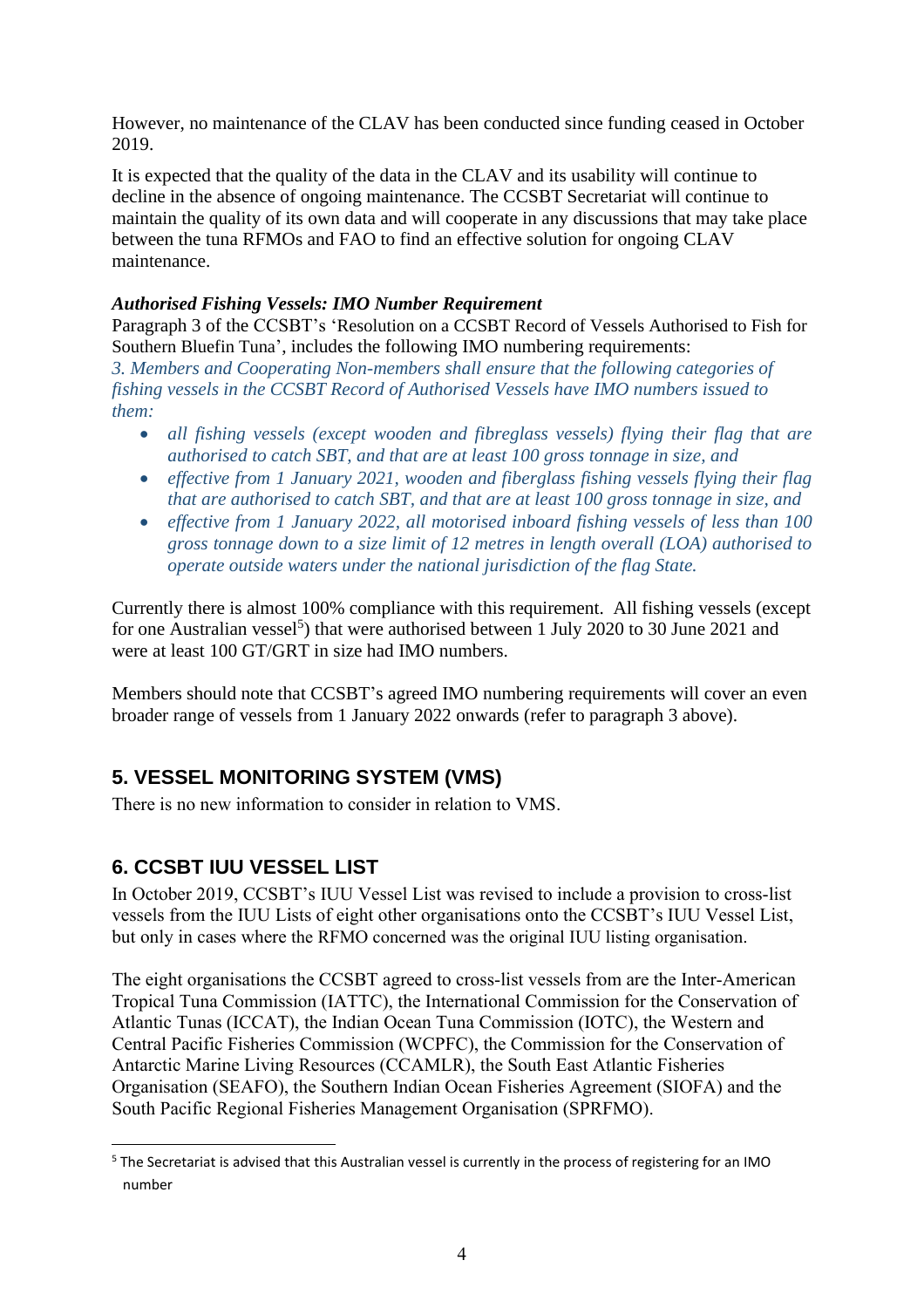In late 2019 and early 2020, the Secretariat collated a CCSBT IUU List consisting of all appropriate cross-listed vessels from the eight nominated organisations above. This initial CCSBT IUU List included 116 cross-listed vessels and was first posted on the CCSBT's website in February 2020.

Since February 2020 the cross-listing process has been running relatively smoothly, with clarifications sometimes needing to be sought from the original source-listing organisations, and numerous updates have been made. As at early September 2021, CCSBT's IUU List included 123 cross-listed vessels only.

## **7. MINIMUM STANDARDS FOR INSPECTIONS IN PORT**

The Resolution for a CCSBT Scheme for Minimum Standards for Inspection in Port was adopted in 2015 and came into effect from 1 January 2017 and includes a number of obligations for Port State Members.

### **Designated Points of Contact and Ports**

The Resolution requires that each Member wishing to grant port access to 'foreign fishing vessels' (including carrier vessels other than container vessels) carrying SBT or fish products originating from SBT submits to the CCSBT Secretariat:

- A designated point of contact for receiving inspection reports, and
- A list of designated ports to which 'foreign fishing vessels' may request entry.

This information has been provided by all Members.

### **Port Inspection Reports**

Paragraph 15 of the Resolution requires that:

*15. Each year Membersshall inspect at least 5 % of landing and transshipment operations in their designated ports as are made by foreign fishing vessels.*

Further, paragraph 20 specifies that:

*20. The port Member shall transmit a copy of the inspection report to the CCSBT Secretariat no later than 14 days following the date of completion of the inspection. If the inspection report cannot be transmitted within 14 days, the port Member should notify the CCSBT Secretariat within the 14 day time period the reasons for the delay and when the report will be submitted.*

Table 1 outlines the Secretariat's interpretation of the number of inspections that need to be conducted to meet the 'at least 5%' port inspection requirement.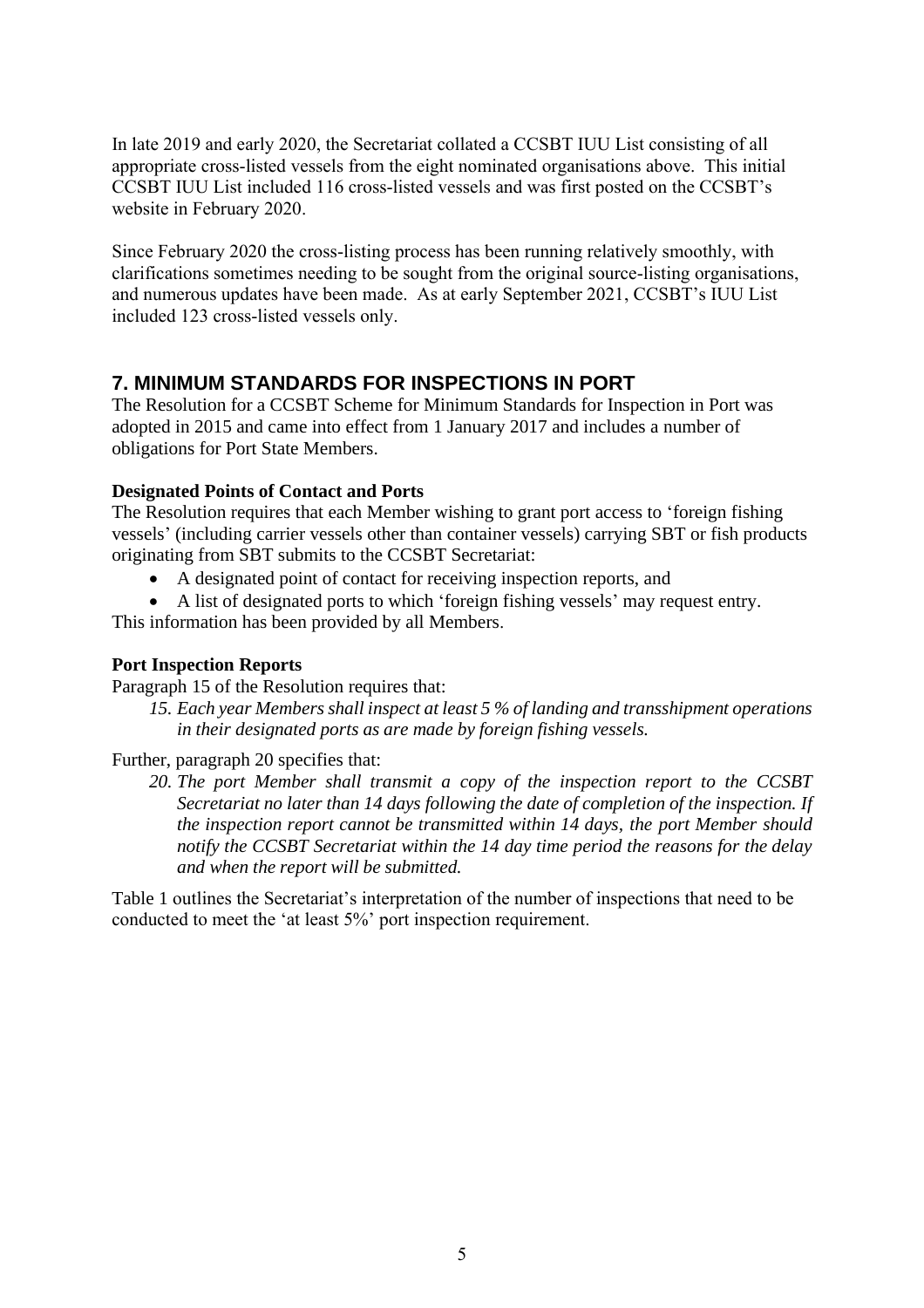| Number of landing/transhipment operations<br>occurring in designated ports | Number of inspections required by Members to meet the<br>requirements of paragraph 15, "at least 5% of landing<br>and transhipment operations in their designated ports as<br>are made by foreign fishing vessels" |  |  |
|----------------------------------------------------------------------------|--------------------------------------------------------------------------------------------------------------------------------------------------------------------------------------------------------------------|--|--|
| $1 - 20$                                                                   | 16                                                                                                                                                                                                                 |  |  |
| $21 - 40$                                                                  |                                                                                                                                                                                                                    |  |  |
| $41 - 60$                                                                  |                                                                                                                                                                                                                    |  |  |
| $61 - 80$                                                                  | 4                                                                                                                                                                                                                  |  |  |
| $81 - 100$                                                                 |                                                                                                                                                                                                                    |  |  |

**Table 1: Number of Required Inspections (to meet the 'at least 5%' inspection requirement)**

For the 2020 calendar year Japan, Korea, South Africa and Taiwan submitted relevant port inspection reports to the Secretariat. Table 2 provides a summary of the port inspection reports that were submitted for vessels carrying SBT/SBT products, how many reports were submitted within the required 14-day period, whether appropriate notifications were received for any reports that were submitted late or have not yet been submitted and whether the inspection target appears to have been met.

| Table 2: Number of 2020 Port Inspection Reports Submitted to the Secretariat |
|------------------------------------------------------------------------------|
|------------------------------------------------------------------------------|

| <b>Member</b>       | <b>Total No. of</b><br>Landing/<br>Transhipment<br><b>Operations</b><br>by 'Foreign<br><b>Fishing</b><br>Vessels'7 | Number of<br><b>Inspection</b><br><b>Reports Received</b><br>for 'Foreign<br><b>Fishing Vessels'</b><br>(carrying SBT/SBT<br>products) | Percentage of<br><b>Inspection Reports</b><br><b>Received within the</b><br><b>Required 14-Day</b><br><b>Timeframe</b> | Number of<br><b>Notifications</b><br><b>Received that</b><br><b>Inspection Reports</b><br>would be<br><b>Submitted Late</b> | Was the 'at least<br>5%' inspection<br>requirement<br>met? <sup>8</sup> |
|---------------------|--------------------------------------------------------------------------------------------------------------------|----------------------------------------------------------------------------------------------------------------------------------------|------------------------------------------------------------------------------------------------------------------------|-----------------------------------------------------------------------------------------------------------------------------|-------------------------------------------------------------------------|
| Japan               | 5                                                                                                                  |                                                                                                                                        | 100%                                                                                                                   | Not applicable                                                                                                              | Yes                                                                     |
| Korea               |                                                                                                                    | 1                                                                                                                                      | 100%                                                                                                                   | Not applicable                                                                                                              | Yes                                                                     |
| <b>South Africa</b> | 23                                                                                                                 | 23 <sup>9</sup>                                                                                                                        | 0%                                                                                                                     | 0                                                                                                                           | Yes                                                                     |
| <b>Taiwan</b>       | $\overline{2}$                                                                                                     | 2                                                                                                                                      | 100%                                                                                                                   | Not applicable                                                                                                              | Yes                                                                     |

In summary:

- From the data available, Japan, Korea, South Africa and Taiwan all exceeded the 'at least 5%' port inspection target in 2020;
- Compliance with the 14-day time frame for submitting port inspection reports to the Secretariat improved in 2020 – it was achieved by Japan, Korea and Taiwan but not by South Africa. South Africa provided all of its 2020 port inspection reports late and and also did not provide any notifications regarding the reason(s) for the delay(s) and when to expect the delayed reports.

 $<sup>6</sup>$  Inspecting no (0) landing and transhipment operations out of 1-20 operations, would mean that 0% were</sup> inspected and the minimum threshold of 'at least 5%' would not be met

 $<sup>7</sup>$  As provided in Members' annual reports to the CC/EC</sup>

<sup>8</sup> Based on the port inspection data received by the Secretariat

<sup>9</sup> South Africa's annual report to CC/EC records that 23 relevant port inspections were conducted during 2020 but the Secretariat has only received copies of 21 relevant port inspection reports from South Africa for the 2020 calendar year. The Secretariat is following up with S. Africa regarding this discrepancy.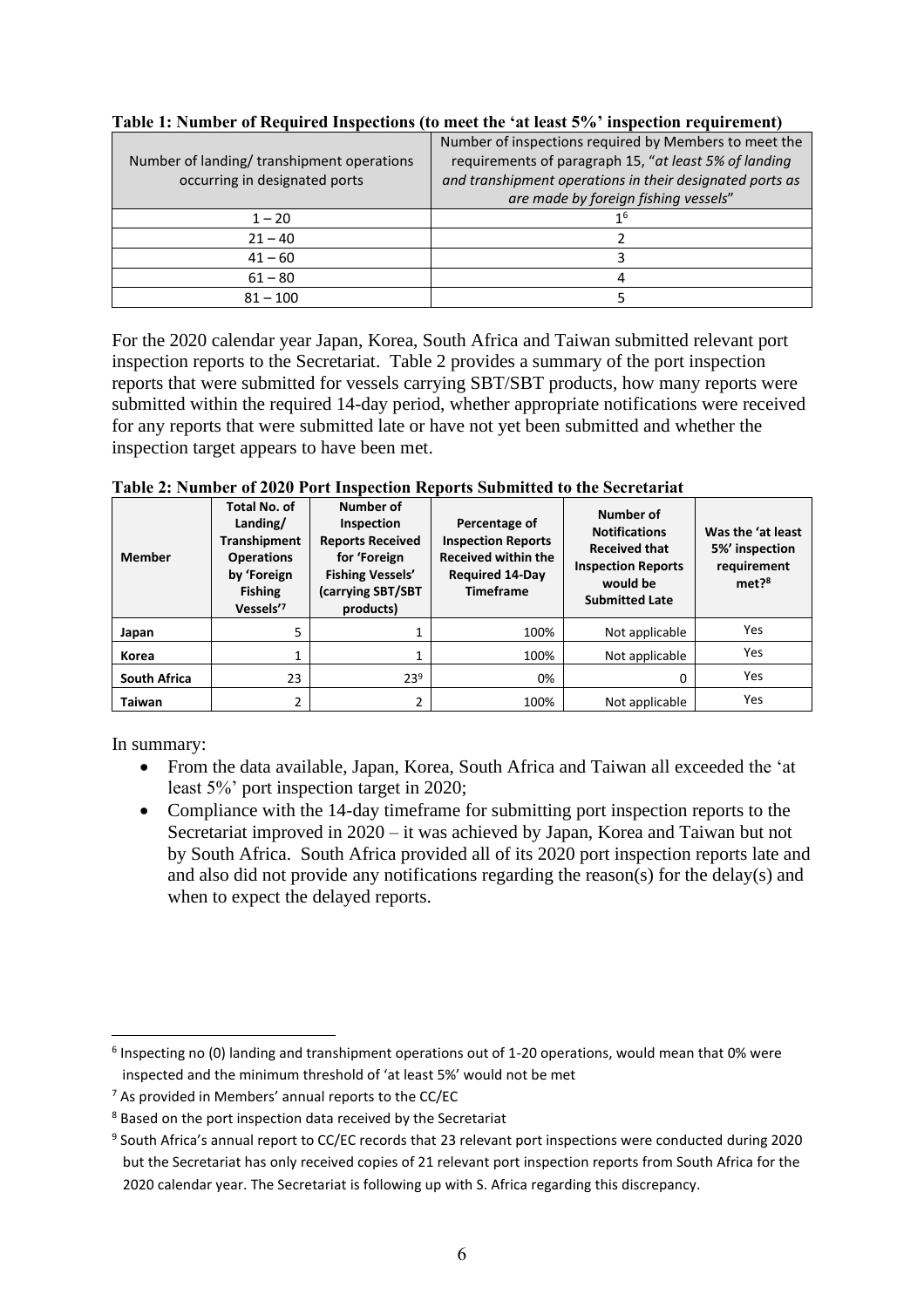# **8. SUMMARY**

It is recommended that CC16 notes:

- The information presented in this paper including:
	- o the transhipment summary information provided at **Attachment A**, and
	- o a brief update on the cross-listing process and the current status of the CCSBT's IUU Vessel List;
- The USA's continued voluntary cooperation with respect to providing quarterly CDS submissions to the Secretariat;
- That there is currently one Australian fishing vessel greater than 100 GT/GRT in size that does not have an IMO number but is in the process of registering for one;
- That CCSBT's agreed IMO numbering requirements will cover an even broader range of vessels from 1 January 2022 onwards, *i.e.* it will also include all motorised inboard fishing vessels of less than 100 gross tonnage down to a size limit of 12 metres in length overall (LOA) authorised to operate outside waters under the national jurisdiction of the flag State; and
- South Africa's continued late submission of port inspection reports without the required notification of delay or the reasons for the delays being provided within the required 14 day time period (refer to paragraph 20 of the, '*Resolution for a CCSBT Scheme for Minimum Standards for Inspection in* Port').

### **Prepared by the Secretariat**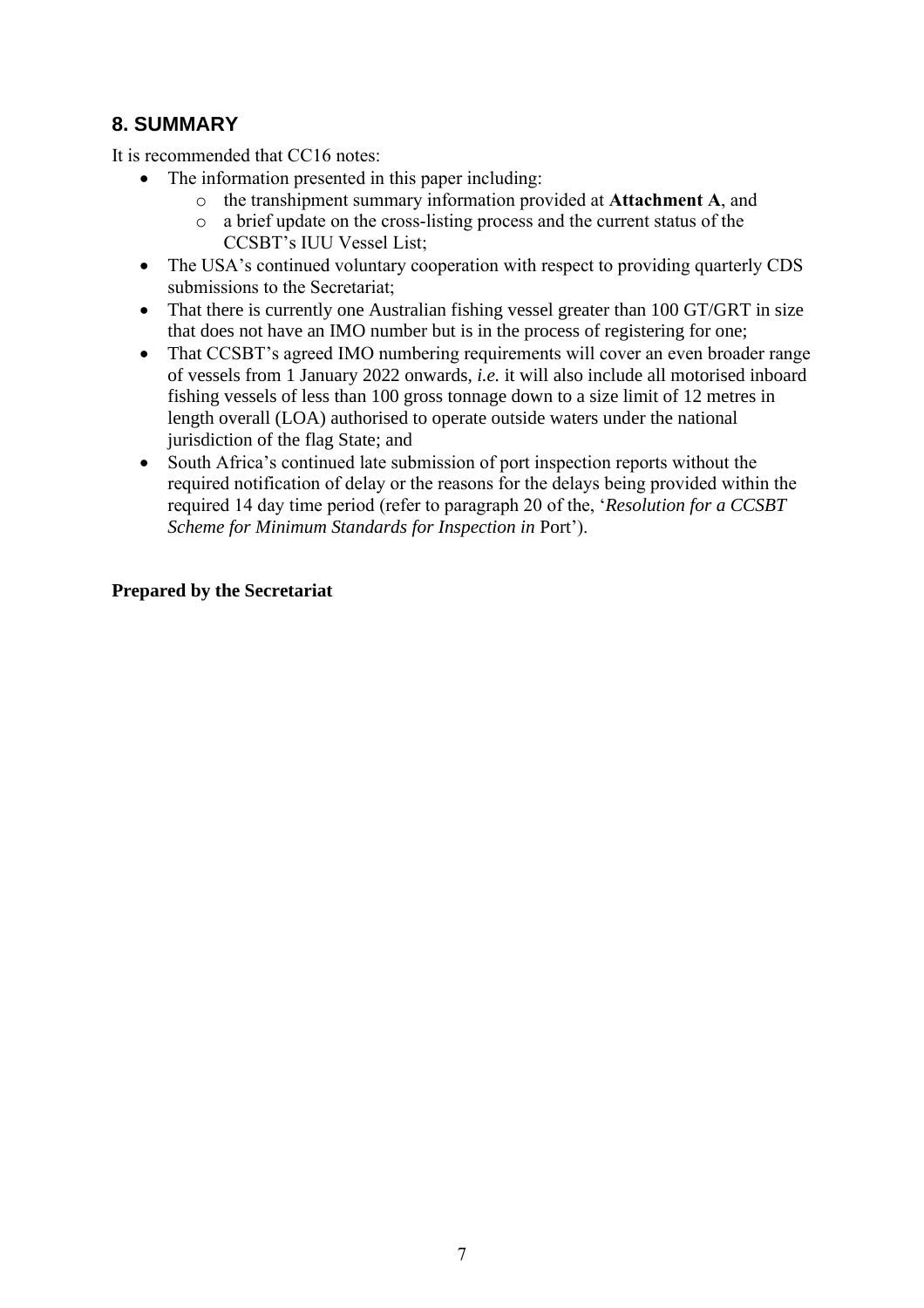## <span id="page-7-1"></span><span id="page-7-0"></span>**Attachment A**

|                               |                               | <b>From Transhipment Declarations</b>            | <b>From Observer Reports</b> |                                      |                                                  |
|-------------------------------|-------------------------------|--------------------------------------------------|------------------------------|--------------------------------------|--------------------------------------------------|
| Fishing<br><b>Vessel Flag</b> | Number<br>of<br>Transhipments | <b>Total Net</b><br>Weight (kg) of<br><b>SBT</b> | Product Type                 | <b>Number</b><br>of<br>Transhipments | <b>Total Net</b><br>Weight (kg) of<br><b>SBT</b> |
| Japan                         | 15                            | 526,527                                          | GG                           | 15                                   | 392,65610                                        |
| Korea                         |                               | 350,664                                          | GG                           | 3                                    | 238,69010                                        |
| Taiwan                        | 6                             | 34,165                                           | GG                           | 6                                    | $\mathbf{0}^{10}$                                |
| <b>TOTAL</b>                  | 24                            | 911,356                                          |                              | 24                                   | 631,346 $^{10}$                                  |

#### **Table 1a: Summary of Transhipments at sea during the 2020 Calendar Year (transhipment observer on board)**

#### **Table 1b: Summary of Transhipments at sea during the 2020 Calendar Year (no transhipment observer aboard due to COVID-19 circumstances)**

|                                      |                               | <b>From Transhipment Declarations</b>            | From 'Unobserved' Observer<br><b>Reports</b> |                                      |                                                         |
|--------------------------------------|-------------------------------|--------------------------------------------------|----------------------------------------------|--------------------------------------|---------------------------------------------------------|
| <b>Fishing</b><br><b>Vessel Flag</b> | Number<br>of<br>Transhipments | <b>Total Net</b><br>Weight (kg) of<br><b>SBT</b> | Product Type                                 | <b>Number</b><br>of<br>Transhipments | <b>Total Net</b><br>Weight (kg) of<br>SBT <sup>11</sup> |
| Japan                                | 9                             | GG<br>535,515                                    |                                              | 9                                    | <b>NA</b>                                               |
| Korea                                | 4                             | 374,732                                          | GG                                           | 4                                    | <b>NA</b>                                               |
| Taiwan                               | 37                            | 562,918                                          | GG                                           | 37                                   | <b>NA</b>                                               |
| Taiwan                               | 14                            | <b>GGT</b><br>181,655                            |                                              | 14                                   | <b>NA</b>                                               |
| <b>TOTAL</b>                         | 64                            | 1,654,820                                        |                                              | 64                                   | <b>NA</b>                                               |

#### **Table 2a: Summary of Transhipments at sea during the first half of the 2021 Calendar Year (transhipment observer on board)**

None: No observed transhipments at sea have been recorded yet for the first half of the 2021 calendar year.

|                               |                               | <b>From Transhipment Declarations</b>            | From 'Unobserved' Observer<br><b>Reports</b> |                               |                                                  |
|-------------------------------|-------------------------------|--------------------------------------------------|----------------------------------------------|-------------------------------|--------------------------------------------------|
| Fishing<br><b>Vessel Flag</b> | Number<br>of<br>Transhipments | <b>Total Net</b><br>Weight (kg) of<br><b>SBT</b> | Product Type                                 | Number<br>of<br>Transhipments | <b>Total Net</b><br>Weight (kg)<br>of $SBT^{11}$ |
| Taiwan                        | 13                            | 105,088                                          | GG                                           | 13                            | <b>NA</b>                                        |
| <b>TOTAL</b>                  | 13                            | 105,088                                          |                                              | 13                            | <b>NA</b>                                        |

#### **Table 2b: Summary of Transhipments at sea during the first half of the 2021 Calendar Year (no transhipment observer aboard due to COVID-19 circumstances)**

<sup>&</sup>lt;sup>10</sup> The reason for the large discrepancies between the Transhipment Declaration and observed weights is because not all observer reports include the estimated weight of SBT for each transhipment

<sup>&</sup>lt;sup>11</sup> NA (Not Applicable) - these transhipments were unobserved and so no observer estimated weight of SBT is available